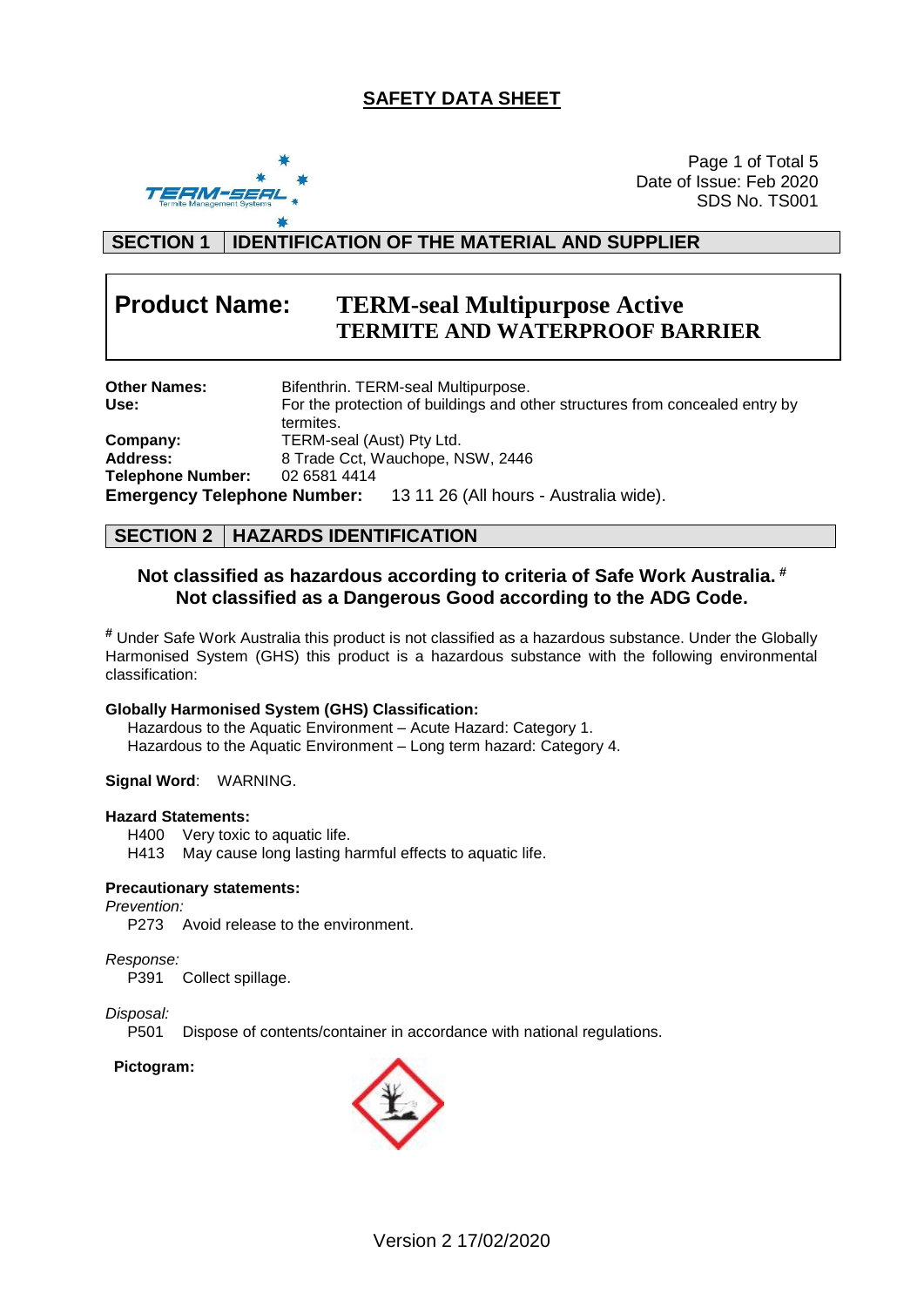## **SECTION 3 COMPOSITION/INFORMATION ON INGREDIENTS**

#### **Ingredients:**

*CHEMICAL CAS NUMBER PROPORTION*

Bifenthrin 82657-04-3 0.65 g/L Other ingredients determined not to be hazardous mixture mixture Balance

#### **SECTION 4 FIRST AID MEASURES**

#### **FIRST AID**

**Swallowed:** If poisoning occurs, contact a doctor or Poisons Information Centre. Phone Australia 131126. Rinse mouth with water and give plenty of water to drink.

**Eye:** Immediately hold eyes open and flood with copious quantities of clean water until chemical is removed. If irritation persists, obtain medical attention.

- **Skin:** Immediately wipe excess material from skin with a clean rag or paper towel. Do NOT use a solvent to clean skin. Wash area with soap and water.
- **Inhaled:** In case of adverse exposure to vapours, remove patient to fresh air. If breathing discomfort occurs, obtain medical attention.

**Advice to Doctors:** Bifenthrin, the active ingredient in this product, is a pyrethroid insecticide. The level of bifenthrin is considered to be so low as to be considered non-toxic (0.065%). Treatment is otherwise symptomatic and supportive.

# **SECTION 5 FIRE FIGHTING MEASURES**

**Specific Hazard:** Not flammable, however thermal decomposition may produce toxic by-products.

**Extinguishing media:** Choose extinguishing media to suit the burning material. Contain all runoff.

**Hazards from combustion products:** If involved in a fire will emit toxic fumes, including carbon monoxide.

**Precautions for fire-fighters and special protective equipment:** Isolate fire area. Evacuate downwind. Wear full protective clothing and self-contained breathing apparatus. Do not breathe or contact smoke, gases or vapours generated.

# **SECTION 6 ACCIDENTAL RELEASE MEASURES**

**Emergency procedures:** SMALL SPILLS: Wipe up with rag or absorbent paper. LARGE SPILLS: Wear cotton overalls buttoned to the neck and wrist (or equivalent clothing), elbow-length chemical resistant gloves, face shield or goggles to prevent skin and eye contact. Contain spill to prevent contamination of drains and waterways. Isolate any leaking containers and transfer contents to alternative suitable containers. Vacuum, shovel or pump spilled material into an approved container and dispose of waste as per the requirements of Local or State Waste Management Authorities. Do not flush spilt material into natural waterways or sewage systems.

In the event that there is surplus liquid to be disposed of, the material can be coated on top of the perimeter barrier. If this is not possible, coat the material onto a sheet of plastic or other waste material and allow to cure. Place the cured material in a sealed plastic bag and dispose of at an approved industrial waste site.

#### **Material and methods for containment and cleanup procedures:**

Cured material can only be removed by cutting or abrasion. Equipment can be cleaned with water DO NOT allow product to enter sewers, drains, dams, creeks or any other waterways.

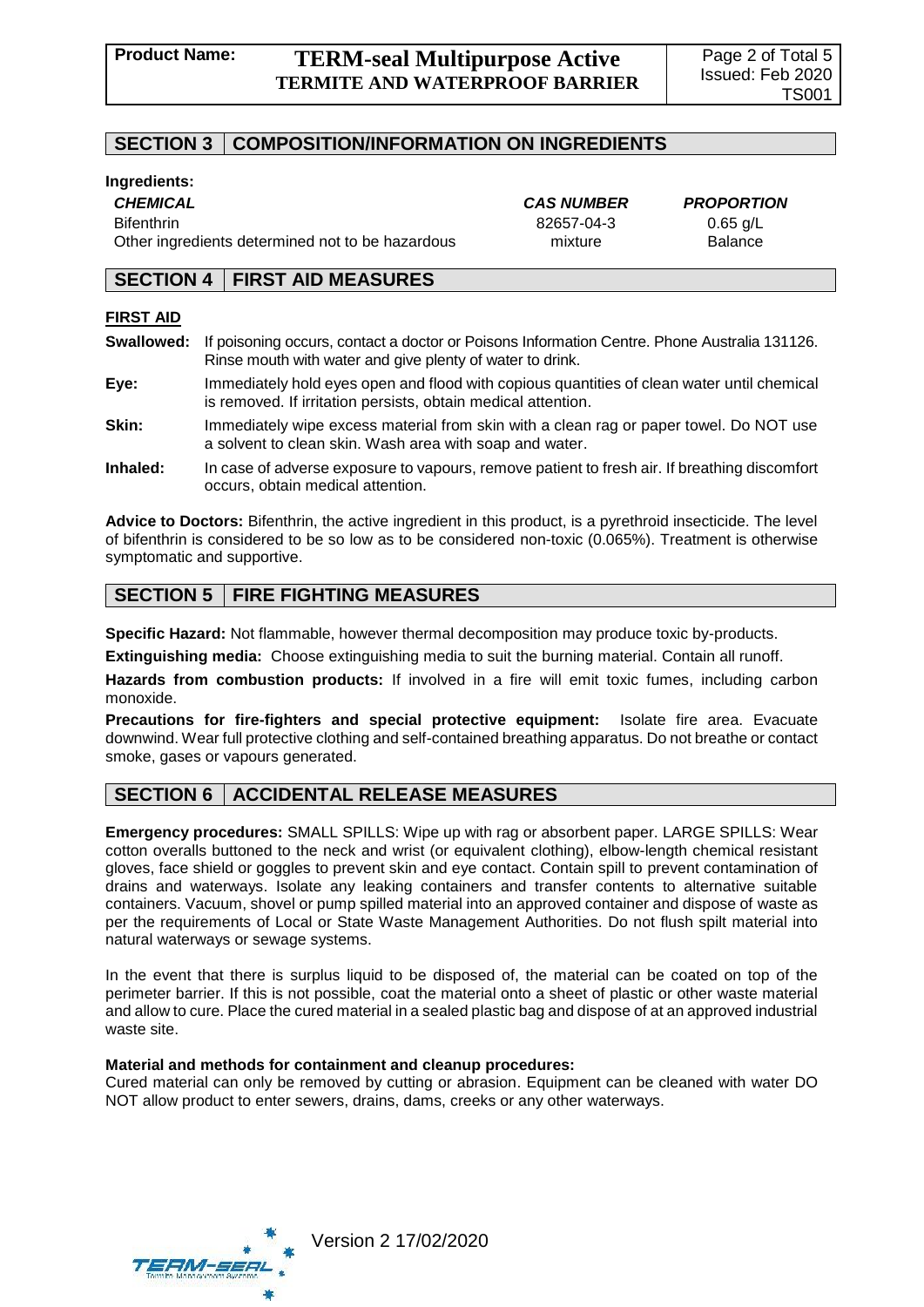# **SECTION 7 HANDLING AND STORAGE**

#### **Precautions for Safe Handling:**

**Brush on/Roller application**: Harmful if absorbed by skin contact, inhaled or swallowed. May irritate the eyes, nose and throat and skin. Avoid contact with eyes and skin.

**Spray on Application (where applicable)**: Do not inhale spray mist or vapour. When using the product, wear overalls (or equivalent clothing), elbow-length chemical resistant gloves, face shield or goggles and respirator.

If product on skin, immediately wash area with soap and water. If product in eyes, wash it out immediately with water. Wash hands after use. After each day's use wash gloves, goggles or safety glasses, respirator and if rubber wash with detergent and warm water, and contaminated clothing.

**Conditions for Safe Storage:** Store in closed original packaging, in a cool well-ventilated area away from children, animals, food and feedstuffs. DO NOT store for long periods in direct sunlight. DO NOT allow product to enter sewers, gutters or storm water drains, creeks or any other waterways. Use within 12 months of opening.

# **SECTION 8 EXPOSURE CONTROLS / PERSONAL PROTECTION**

#### **National Exposure Standards:**

No exposure standard for bifenthrin, or this product, has been established by Safe Work Australia.

#### **Biological Limit Values:**

No biological limit allocated.

#### **Engineering controls:**

Natural ventilation is adequate under normal conditions of use. Use in well ventilated areas. Keep containers closed when not in use.

#### **Personal Protective Equipment (PPE):**

**Brush/Roller Application**: When using the product, wear overalls (or equivalent clothing), Safety glasses and impervious gloves. Available information suggests that gloves made from nitrile rubber should be suitable for intermittent contact. However, due to the variations in glove construction and local conditions, the user should make a final assessment.

**Spray on Application**: When using the prepared spray, wear overalls (or equivalent clothing), elbowlength chemical resistant gloves, goggles or safety glasses and a respirator.

If product on skin, immediately wash area with soap and water. If product in eyes, wash it out immediately with water. Wash hands after use. After each day's use wash gloves, goggles or safety glasses, respirator and if rubber wash with detergent and warm water, and contaminated clothing.

Personal Hygiene: Harmful if absorbed by skin contact, inhaled or swallowed. May irritate the eyes, nose and throat and skin. Avoid contact with eyes and skin. Do not inhale spray mist or vapour. Clean water should be available for washing in case of eye or skin contamination. Wash skin before eating, drinking or smoking. Shower at the end of the workday.

#### **SECTION 9 PHYSICAL AND CHEMICAL PROPERTIES**

**Appearance:** Viscous grey liquid. **Odour:** Characteristic. **Boiling point:** > 100°C. **Freezing point:** No data available. **Specific Gravity:** Approximately 1.2 to 1.3. **pH:** No data available. **Solubility in Water:** Disperses in water. **Flammability:** Not flammable. **Corrosive hazard:** Non corrosive. **Flashpoint (°C):** Not flammable. **Flammability Limits (%):** Not established.

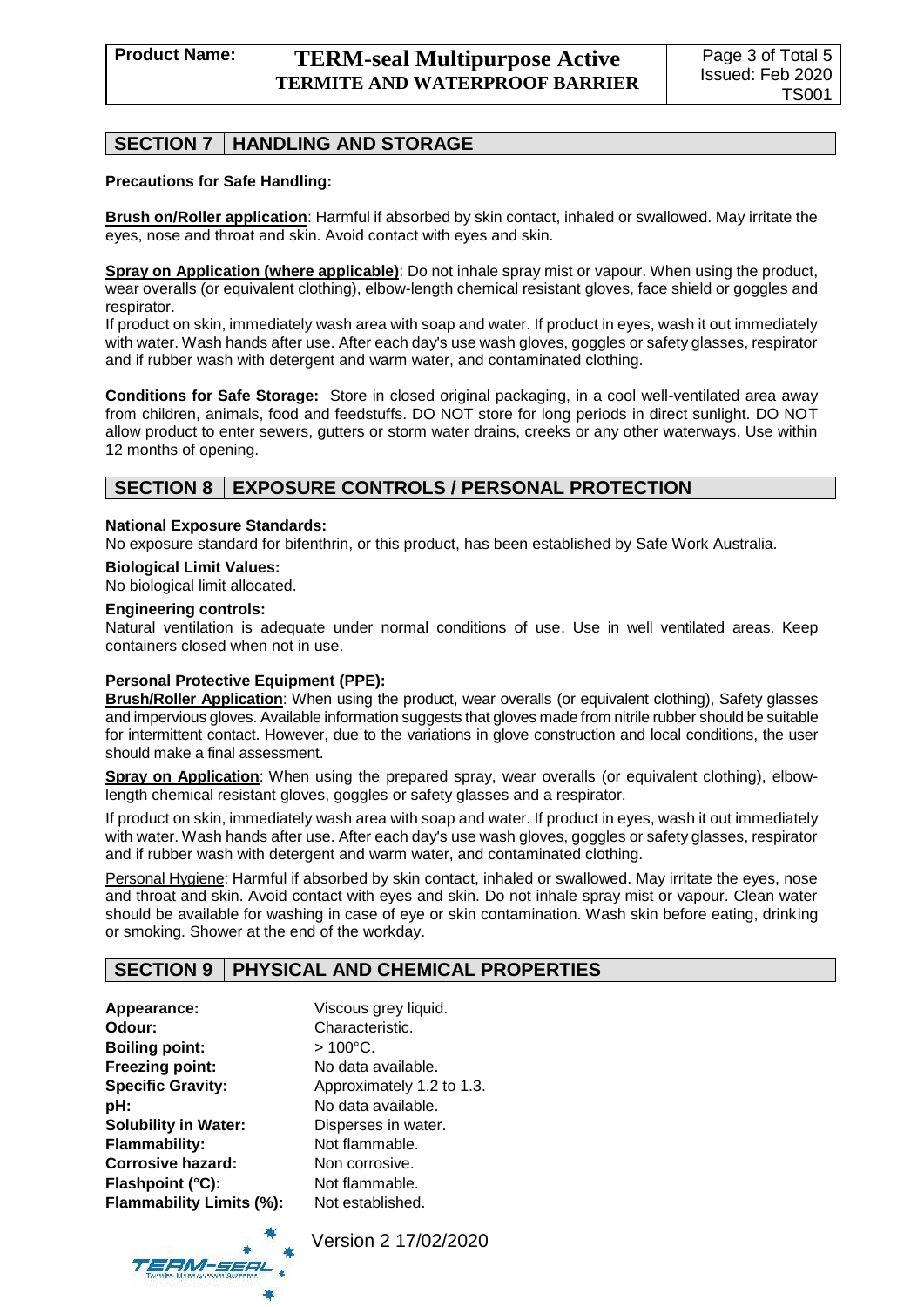# **Product Name: TERM-seal Multipurpose Active TERMITE AND WATERPROOF BARRIER**

**Poisons Schedule:** Product is not a scheduled poison.

# **SECTION 10 STABILITY AND REACTIVITY**

**Chemical Stability:** Product is considered stable in ambient conditions. Use within 1 year after manufacture.

**Conditions to avoid:** Keep away from all sources of heat. Keep out of the sun.

**Incompatible materials:** No particular materials to avoid

**Hazardous decomposition products:** On burning will emit toxic fumes.

**Hazardous reactions:** No particular reactions to avoid.

# **SECTION 11 TOXICOLOGICAL INFORMATION**

#### *Potential Health Effects:*

This product is expected to have low toxicity, and if swallowed the mechanical effects are expected to be of greater concern. Bifenthrin, the active ingredient in this product is present at 0.1%. Ingestion of large doses of bifenthrin by laboratory animals produced signs of toxicity which included clonic convulsions, tremors and bloody nasal discharge. But it is not likely to be physically possible to consume large quantities of bifenthrin by ingesting the plastic granules.

#### **Acute**

| Swallowed: | Not expected to be toxic. May cause nausea and vomiting if swallowed in large amounts. |
|------------|----------------------------------------------------------------------------------------|
| Eye:       | May produce irritation to the eye.                                                     |
| Skin:      | May cause irritation in some sensitive individuals with repeated or prolonged contact. |
| Inhaled:   | Unlikely to cause inhalation toxicity unless the product is at elevated temperatures.  |

**Chronic:** No data available on this formulation. In studies with laboratory animals, Bifenthrin Technical did not cause teratogenicity or reproductive toxicity. Tremors were associated with repeated exposure of dogs, rats, rabbits and mice to Bifenthrin. The overall results from a battery of genotoxicity studies indicate that Bifenthrin is not considered to be genotoxic. Ames test results were negative. (Bifenthrin is only 0.065% of this product).

# **SECTION 12 | ECOLOGICAL INFORMATION**

**Environmental Toxicology:** The active ingredient, Bifenthrin, is highly toxic to fish and aquatic arthropods with LC<sub>50</sub> values ranging from 0.0038  $\mu$ g/L to 17.8  $\mu$ g/L. In general, the aquatic arthropods are the most sensitive species. Care should be taken to avoid contamination of the aquatic environment. Bifenthrin had no effect on molluscs at its limit of water solubility. Bifenthrin is only slightly toxic to both waterfowl and upland game birds with LC<sub>50</sub> values range from 1800 mg/kg to > 2,150 mg/kg. Do not contaminate sewers, drains, dams, creeks or any other waterways with product or the used container. Do not use this product as a liner for fish ponds.

**Environmental Properties:** The active ingredient, Bifenthrin, degrades at a moderate rate in agricultural soils (t<sup> $\frac{1}{2}$ </sup> = 50 to 205 days), and more rapidly on the surface of bare soils (t<sup> $\frac{1}{2}$ </sup> = 7 to 62 days). Bifenthrin is tightly bound in most soils and has extremely low water solubility.

# **SECTION 13 DISPOSAL CONSIDERATIONS**

**Spills & Disposal:** Store in closed original packaging, in a cool well-ventilated area away from children, animals, food and feedstuffs. DO NOT store for long periods in direct sunlight. DO NOT allow product to enter sewers, gutters or storm water drains, creeks or any other waterways. Use within 12 months of opening.

In the event that there is surplus liquid to be disposed of, the material can be coated on top of the perimeter barrier. If this is not possible, coat the material onto a sheet of plastic or other waste material and allow to cure. Place the cured material in a sealed plastic bag and dispose of via an approved industrial waste disposal site in accordance with the requirements of Local or State Waste Management Authorities.